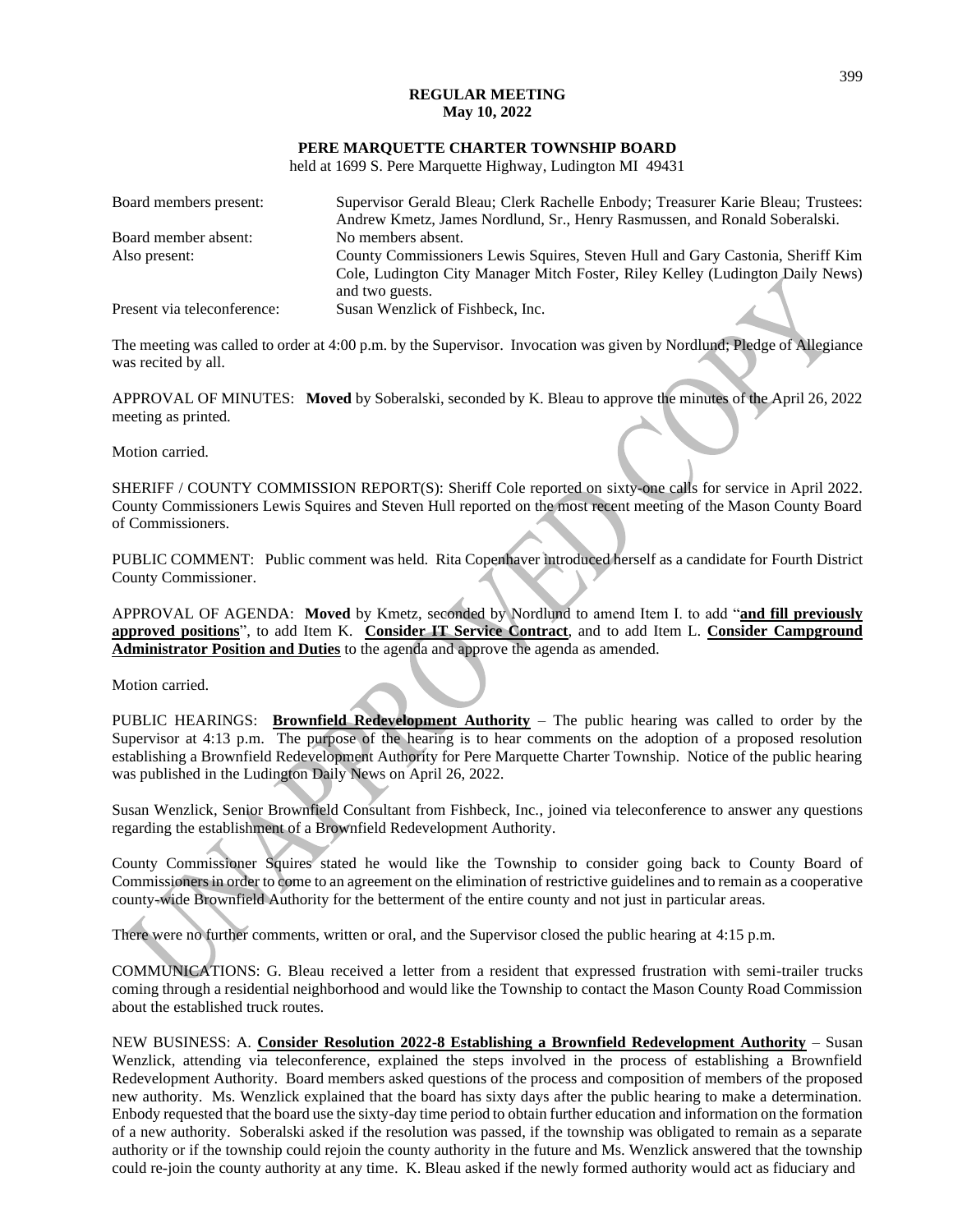Ms. Wenzlick responded that each municipality would be responsible for their respective fiduciary responsibilities. Ms. Wenzlick explained that the assumption is that the current county authority will not approve any project for a brownfield that is not contaminated. This prevents the ability to redevelop a site that is blighted or obsolete. The intention of the proposed new authority between the City of Ludington, City of Scottville and Pere Marquette Charter Township is that each municipality will have equal representation on the authority.

### RESOLUTION ESTABLISHING A BROWNFIELD REDEVELOPMENT AUTHORITY FOR PERE MARQUETTE CHARTER TOWNSHIP AND APPOINTING BOARD MEMBERS PURSUANT TO AND IN ACCORDANCE WITH THE PROVISIONS OF ACT 381 OF THE PUBLIC ACTS OF THE STATE OF MICHIGAN OF 1996, AS AMENDED

MOTION BY: Nordlund SUPPORTED BY: Soberalski

WHEREAS, the Township Board of Pere Marquette Charter Township, by Resolution adopted on April 12, 2022 (the "Resolution of Intent"), determined that it is in the best interest of the public to facilitate the implementation of Brownfield Plans relating to the identification and treatment of environmentally distressed, functionally obsolete and/or blighted areas so as to promote revitalization within the municipal limits of Pere Marquette Charter Township and declared its intention to provide for the operation of a Brownfield Redevelopment Authority for Pere Marquette Charter Township (the "Authority") pursuant to and in accordance with the provisions of the Brownfield Redevelopment Financing Act, being Act 381 of the Public Acts of the State of Michigan of 1996, as amended the (the "Act"); and

WHEREAS, on this date, pursuant to and in accordance with the Act and the Resolution of Intent, the Township Board held a public hearing, notice of which was given as required by Section 4(2) of the Act on the adoption of a resolution creating the Authority; and

WHEREAS, all citizens, taxpayers and property owners of Pere Marquette Charter Township and officials of the affected taxing jurisdictions had the right and opportunity to be heard at the public hearing on the establishment of the Authority; and

WHEREAS, the Township Board desires to proceed with the establishment of the Authority for Pere Marquette Charter Township within the municipal limits of which the Authority shall exercise its powers, all pursuant to and in accordance with the Act.

Now therefore, be it resolved that:

1. **Authority Created.** Pursuant to the authority vested in the Township Board by the Act, the Authority is hereby established and shall be known as the Pere Marquette Charter Township Brownfield Redevelopment Authority.

2. **Supervision of the Authority.** The Authority shall be under the supervision and control of a board (the "Board") appointed by the Supervisor of Pere Marquette Charter Township, in accordance with the membership provisions set forth in Section 5(1) of the Act, subject to the approval of the Township Board. The members of the Board shall hold office, and the Board shall conduct its procedures in accordance with the Act, and, in particular, Section 5 thereof.

3. **Jurisdiction of the Authority.** The Authority shall exercise its powers within the area of Pere Marquette Charter Township.

4. **Powers and Duties of the Authority.** The Authority shall have the powers and duties to the full extent as provided and in accordance with the Act.

5. **Bylaws and Rules of the Authority.** The Authority shall elect officers and adopt bylaws and rules governing its procedures and the holding of its meetings all in accordance with Sections 5(3) and 5(5) of the Act, and shall immediately forward a copy of the bylaws and rules after adoption by the Board to the Township Board in care of the Clerk of Pere Marquette Charter Township (the "Clerk"). The Authority's bylaws and rules shall be subject to the approval of the Township Board; provided, however, that if the Township Board fails to either approve or disapprove the Authority's bylaws and rules at its next regular meeting after receipt of a copy thereof by the Clerk, the Authority's bylaws and rules shall be deemed to have been approved by the Township Board for all purposes.

400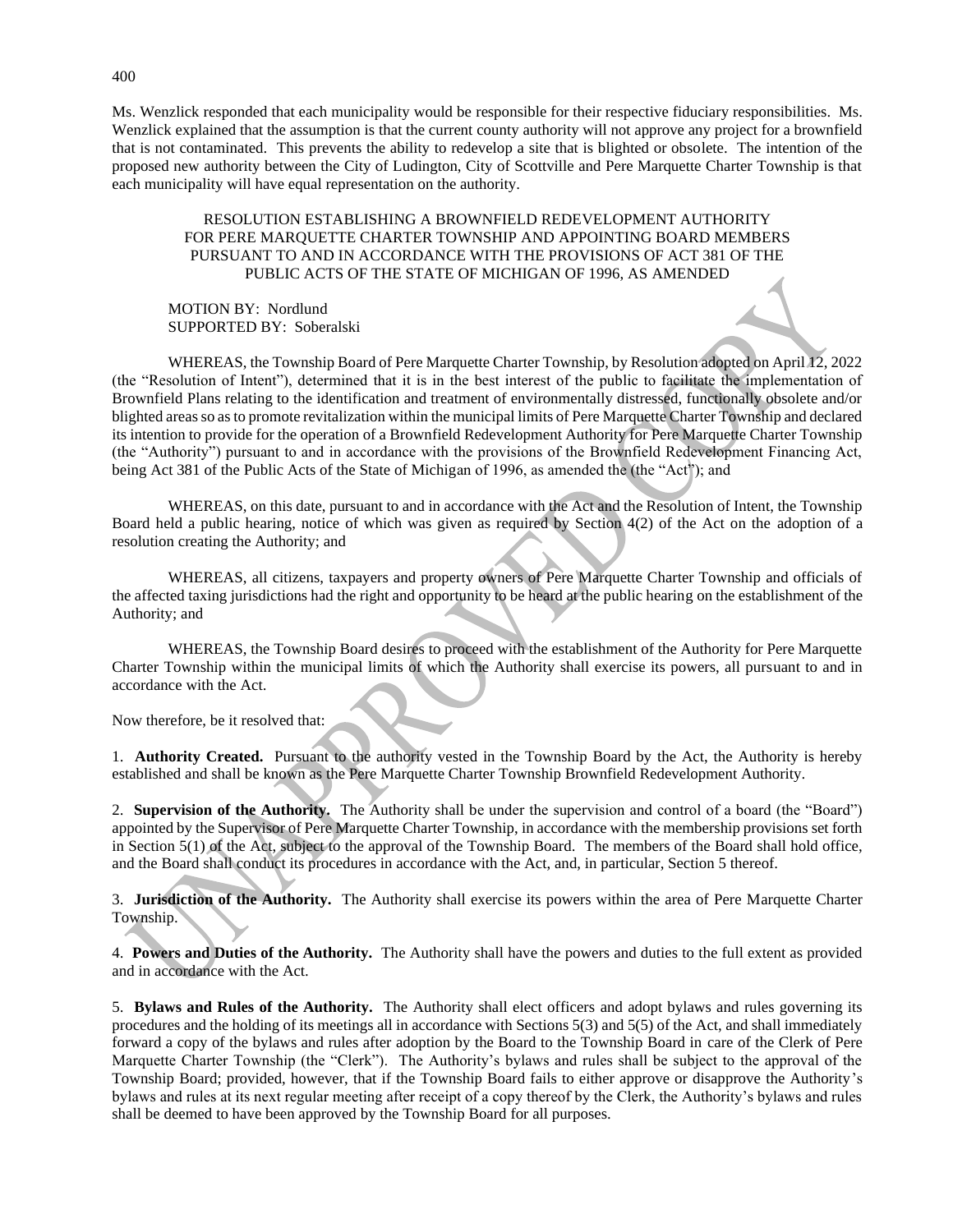6. **Form of Approvals.** Except as may otherwise be provided by the Act or other applicable law, approvals by the Township Board of all matters pertaining to the Authority or its Board shall be by resolution.

7. **Severability.** Should any section, clause or phase of this Resolution be declared by the courts invalid, the same shall not affect the validity of this Resolution as a whole nor any part thereof other than the part so declared to be invalid.

8. **Repeals.** All resolutions or parts of resolutions in conflict with any of the provisions of this Resolution are hereby repealed.

9. **Publication.** The Clerk is hereby directed to file a true and complete copy with the Michigan Department of State, Office of the Great Seal, promptly after adoption and to take all other actions incident upon such adoption pursuant to applicable charter or other provisions.

Roll Call Vote: Yes: Soberalski, Rasmussen, K. Bleau, G. Bleau, Kmetz, and Nordlund. No: Enbody Absent: None.

The Supervisor declared the Resolution adopted.

B. **Consider Proposal for Professional Brownfield Consulting Services** – Board members reviewed the proposal from Fishbeck, Inc., for professional Brownfield consulting services to include:

- Assist with resolution and public hearings
- Attend public hearing and participate as needed
- Guide on filing resolution with the State of Michigan
- Provide guidance on board member appointments
- Attend and participate in the first organization meeting and help members understand operations and processes
- Assist with the development of bylaws and draft a resolution approving the bylaws
- Prepare an incentive policy and procedure document

**Moved** by K. Bleau seconded by Nordlund to approve the Professional Services Agreement for Brownfield Consulting Services between the Township and Fishbeck, Inc. as outlined in the proposal for a total fee of \$2,500.00 and to authorize the Supervisor to sign the agreement on behalf of the Township.

Motion carried.

C. **Consider Resolution #2022-9 for Re-Authorizing Tax Administration Fee and Imposing a Late Penalty Charge on Property Tax Collections** – K. Bleau explained that the previous resolution(s) that authorized the administration fee and late penalty charge were last adopted in 2000. While the resolutions do not expire, K. Bleau feels that the township board should consider the administration fee and late penalty charge on annual basis. She further explained that the late penalty charge is set at 3% and the board has the option to either impose no late penalty charge or to impose a 3% penalty charge. With respect to the administration fee, the board has the option to set the fee from no fee up to 1%. K. Bleau is recommending that the late penalty charge remain at 3% and the administration fee remain at 1%.

# RESOLUTION #2022-9 FOR THE RE-AUTHORIZING TAX ADMINISTRATION FEE AND IMPOSING A LATE PENALTY CHARGE ON PROPERTY TAX COLLECTIONS

WHEREAS, Pere Marquette Charter Township, Mason County, Michigan is responsible for assessing ad valorem property taxes, collecting property tax levies, and handling review and appeal matters arising therefrom, and

WHEREAS, PA 206 of 1893, MCL 211.44(3), provides for imposition of a late penalty charge equal to 3% of the tax on all taxes paid after February 14 and before March 1, and,

WHEREAS, it is the desire of this Township Board to encourage the timely payment of taxes,

NOW, THEREFORE, BE IT HEREBY RESOLVED by the Township Board of Pere Marquette Charter Township that: The Township Board does hereby approve and authorize the imposition of a late penalty charge equal to 3% of the tax on all taxes paid after February 14 and before March 1.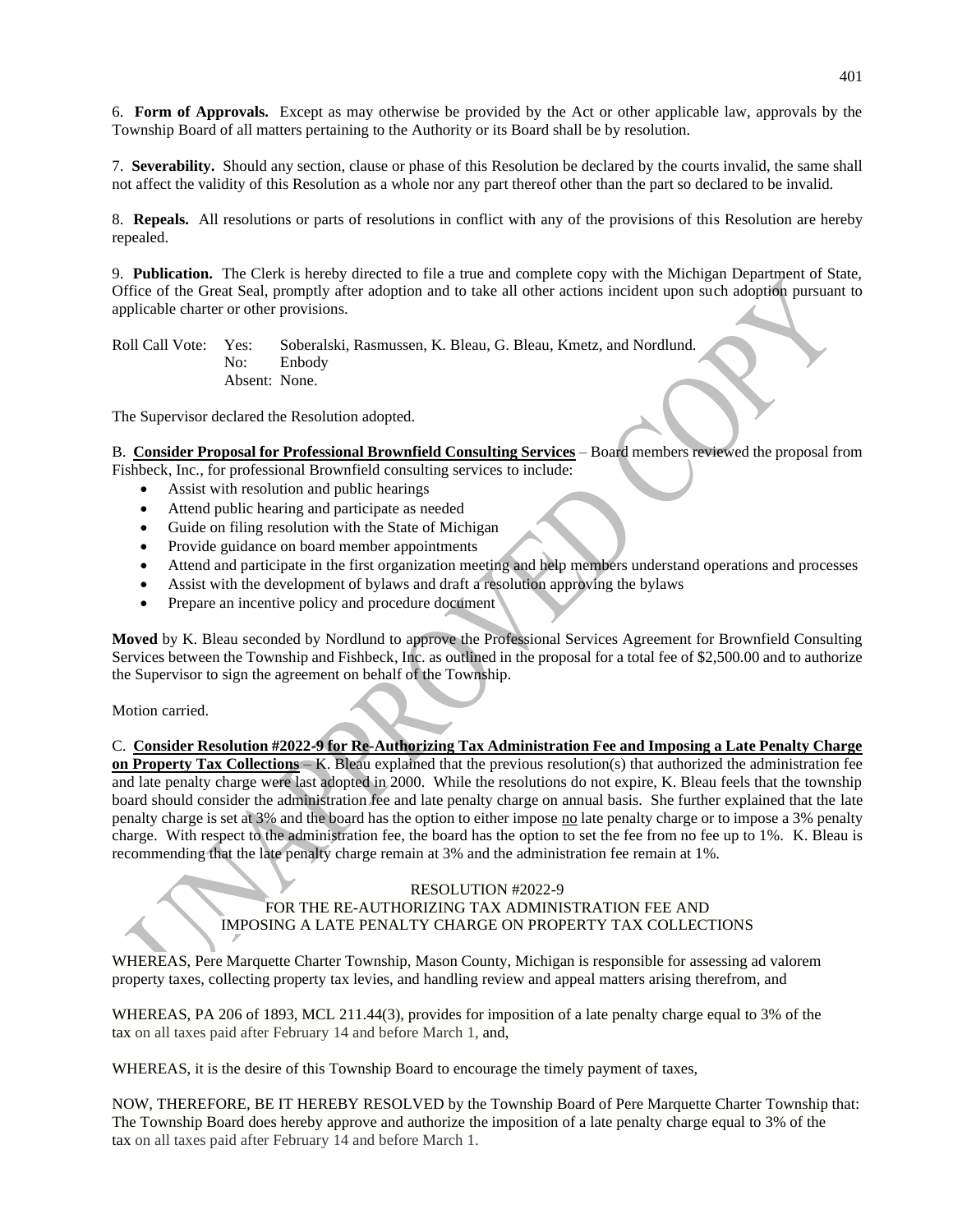FURTHERMORE, WHEREAS MCL 211.44 as amended, provides for, among other things, the imposition of a property tax administration fee on property taxes; and

WHEREAS, it is the desire of this Township Board to approve and authorize the imposition of a property tax administration fee in accordance with the provisions of MCL 211.44(3) as amended.

NOW, THEREFORE, BE IT HEREBY RESOLVED by the Pere Marquette Charter Township Board that:

1. The Township Board does hereby approve and authorize the imposition of a property tax administration fee of one percent (1%) each on all property taxes billed July 1 annually (summer tax collection) and on December 1 annually (winter tax collection).

2. As used in this resolution, the term "property tax administration fee" is defined as a fee to offset costs incurred by the Township in assessing property values, collecting the property tax levies and in the review and appeal process.

3. The Treasurer is hereby directed and authorized to take such steps as may be necessary to implement the provisions of this resolution.

4. In addition, the Township Board hereby reserves the right and authority to waive all or part of the property tax administration fee imposed by this resolution for a specific tax levy and collection period by the adoption of a resolution to that effect.

5. This resolution shall continue in full force and effect unless and until revoked or rescinded by resolution of this Township Board.

6. All resolutions or parts of resolutions in conflict with the provisions of this resolution be and the same hereby are rescinded.

The foregoing resolution was offered by K. Bleau and supported by Enbody.

Roll call vote: Yes: Nordlund, Kmetz, Enbody, G. Bleau, K. Bleau, Rasmussen, and Soberalski. No: None. Absent: None.

Resolution declared adopted.

### D. **Consider Delinquent Personal Property Matters**

- 1. Consider Waiver and Consent
- 2. Acknowledge State of Attempt to Collect

3. Consider Engagement Agreement for Legal Services

K. Bleau explained that the process of striking prior Delinquent Personal Property from the tax roll requires the board approve the Waiver and Consent and acknowledge the Statement of Attempt to Collect. K. Bleau has volunteered to lead the striking process on behalf of the Mason County Treasurers' Association and the costs associated with the engagement agreement will be divided among all of the participating municipalities.

**Moved** by K. Bleau, seconded by Soberalski to acknowledge the receipt of the 2016 and prior Delinquent Person property Tax Report and the Statement of Attempt to Collect the 2016 and prior Personal Property Taxes and consents to the relief requested by the Petitioner and voluntary waives notice and the hearing and the entry of judgement.

Motion carried.

**Moved** by K. Bleau seconded by Enbody to approve the Engagement Agreement between the Township and Carlos Alvarado Law PC to provide legal services for the purpose of striking uncollectable property taxes from the delinquent personal property tax rolls for the 2016 and prior tax years for a cost not to exceed \$1,450.00 plus expenses of approximately \$175.00 and to authorize the Treasurer to sign the Engagement Agreement of behalf of the Township.

Motion carried.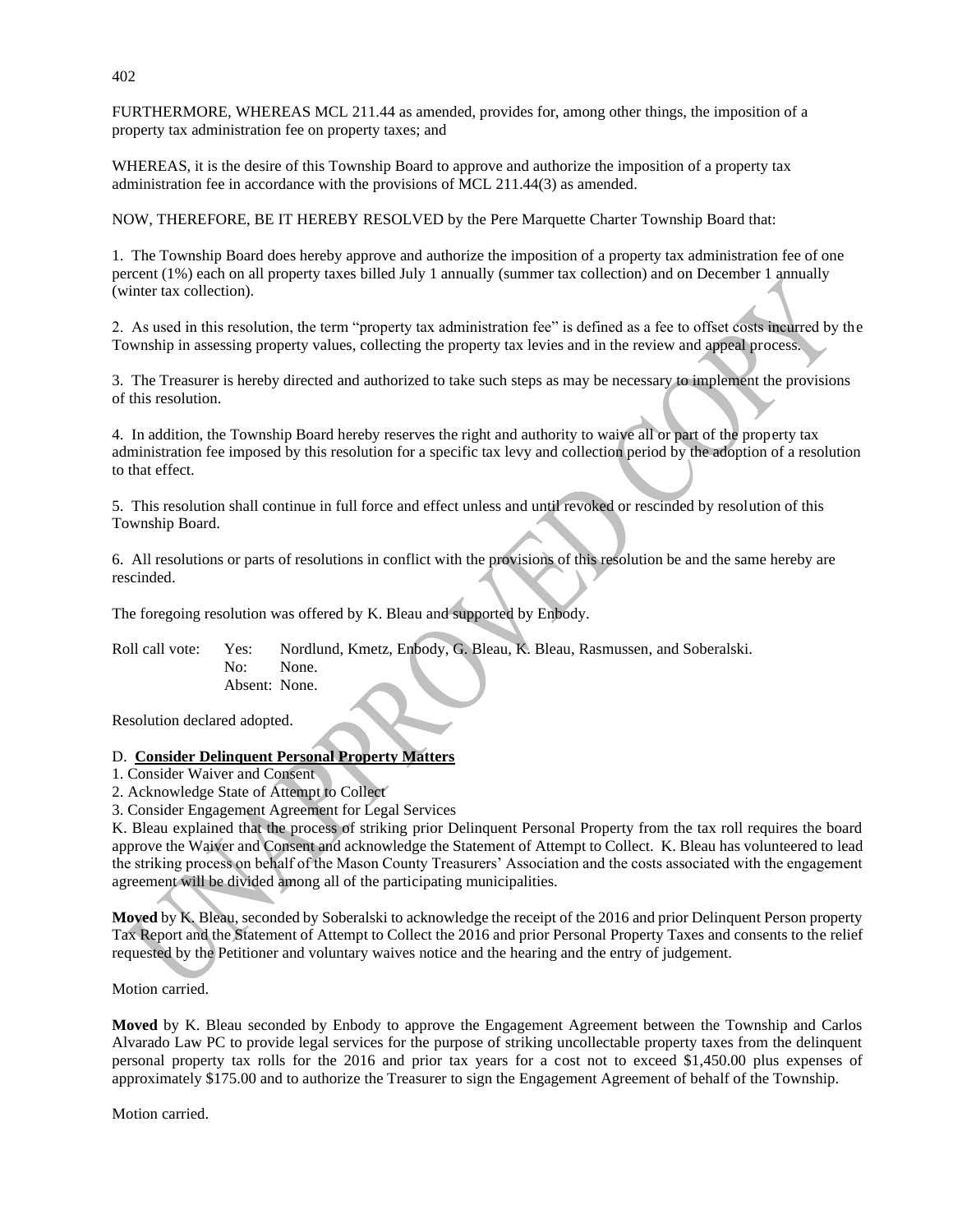E. **Consider Resolution 2022-10 Performance Resolution for Municipalities** – This resolution is required by the Michigan Department of Transportation for the purpose of issuing a municipality a permit in order to construct, operate, use and/or maintain utilities or conduct other activities within State Highway Right of Way locations within its corporate limits. The township is updating the person(s) authorized to apply for permits.

The following **Resolution** was offered by Enbody and supported by Kmetz:

### **Performance Resolution for Municipalities #2022-10**

RESOLVED WHEREAS, the Charter Township of Pere Marquette hereinafter referred to as the ''MUNICIPALITY,'' periodically applies to the Michigan Department of Transportation, hereinafter referred to as the "DEPARTMENT," for permits, referred to as ''PERMIT,'' to construct, operate, use and/or maintain utilities or other facilities, or to conduct other activities, on, over, and under State Highway Right of Way at various locations within and adjacent to its corporate limits;

NOW THEREFORE, in consideration of the DEPARTMENT granting such PERMIT, the MUNICIPALITY agrees that:

1. Each party to this Resolution shall remain responsible for any claims arising out of their own acts and/or omissions during the performance of this Resolution, as provided by law. This Resolution is not intended to increase either party's liability for, or immunity from, tort claims, nor shall it be interpreted, as giving either party hereto a right of indemnification, either by Agreement or at law, for claims arising out of the performance of this Agreement.

2. If any of the work performed for the MUNICIPALITY is performed by a contractor, the MUNICIPALITY shall require its contractor to hold harmless, indemnify and defend in litigation, the State of Michigan, the DEPARTMENT and their agents and employees, against any claims for damages to public or private property and for injuries to person arising out of the performance of the work, except for claims that result from the sole negligence or willful acts of the DEPARTMENT, until the contractor achieves final acceptance of the MUNICIPALITY. Failure of the MUNICIPALITY to require its contractor to indemnify the DEPARTMENT, as set forth above, shall be considered a breach of its duties to the DEPARTMENT.

3. Any work performed for the MUNICIPALITY by a contractor will be solely as a contractor for the MUNICIPALITY and not as a contractor or agent of the DEPARTMENT. The DEPARTMENT shall not be subject to any obligations or liabilities by vendors and contractors of the MUNICIPALITY, or their subcontractors or any other person not a party to the PERMIT without the DEPARTMENT'S specific prior written consent and notwithstanding the issuance of the PERMIT. Any claims by any contractor or subcontractor will be the sole responsibility of the MUNICIPALITY.

4. The MUNICIPALITY shall take no unlawful action or conduct, which arises either directly or indirectly out of its obligations, responsibilities, and duties under the PERMIT which results in claims being asserted against or judgment being imposed against the State of Michigan, the Michigan Transportation Commission, the DEPARTMENT, and all officers, agents and employees thereof and those contracting governmental bodies performing permit activities for the DEPARTMENT and all officers, agents, and employees thereof, pursuant to a maintenance contract. In the event that the same occurs, for the purposes of the PERMIT, it will be considered as a breach of the PERMIT thereby giving the State

of Michigan, the DEPARTMENT, and/or the Michigan Transportation Commission a right to seek and obtain any necessary relief or remedy, including, but not by way of limitation, a judgment for money damages.

5. The MUNICIPALITY will, by its own volition and/or request by the DEPARTMENT, promptly restore and/or correct physical or operating damages to any State Highway Right of Way resulting from the installation, construction, operation and/or maintenance of the MUNICIPALITY'S facilities according to a PERMIT issued by the DEPARTMENT.

6. With respect to any activities authorized by PERMIT, when the MUNICIPALITY requires insurance on its own or its contractor's behalf it shall also require that such policy include as named insured the State of Michigan, the Transportation Commission, the DEPARTMENT, and all officers, agents, and employees thereof and those governmental bodies performing permit activities for the DEPARTMENT and all officers, agents, and employees thereof, pursuant to a maintenance contract.

7. The incorporation by the DEPARTMENT of this Resolution as part of a PERMIT does not prevent the DEPARTMENT from requiring additional performance security or insurance before issuance of a PERMIT.

8. This Resolution shall continue in force from this date until cancelled by the MUNICIPALITY or the DEPARTMENT with no less than thirty (30) days prior written notice to the other party. It will not be cancelled or otherwise terminated

by the MUNICIPALITY with regard to any PERMIT which has already been issued or activity which has already been undertaken.

BE IT FURTHER RESOLVED, that the following position(s) are authorized to apply to the DEPARTMENT for the necessary permit to work within State Highway Right of Way on behalf of the MUNICIPALITY.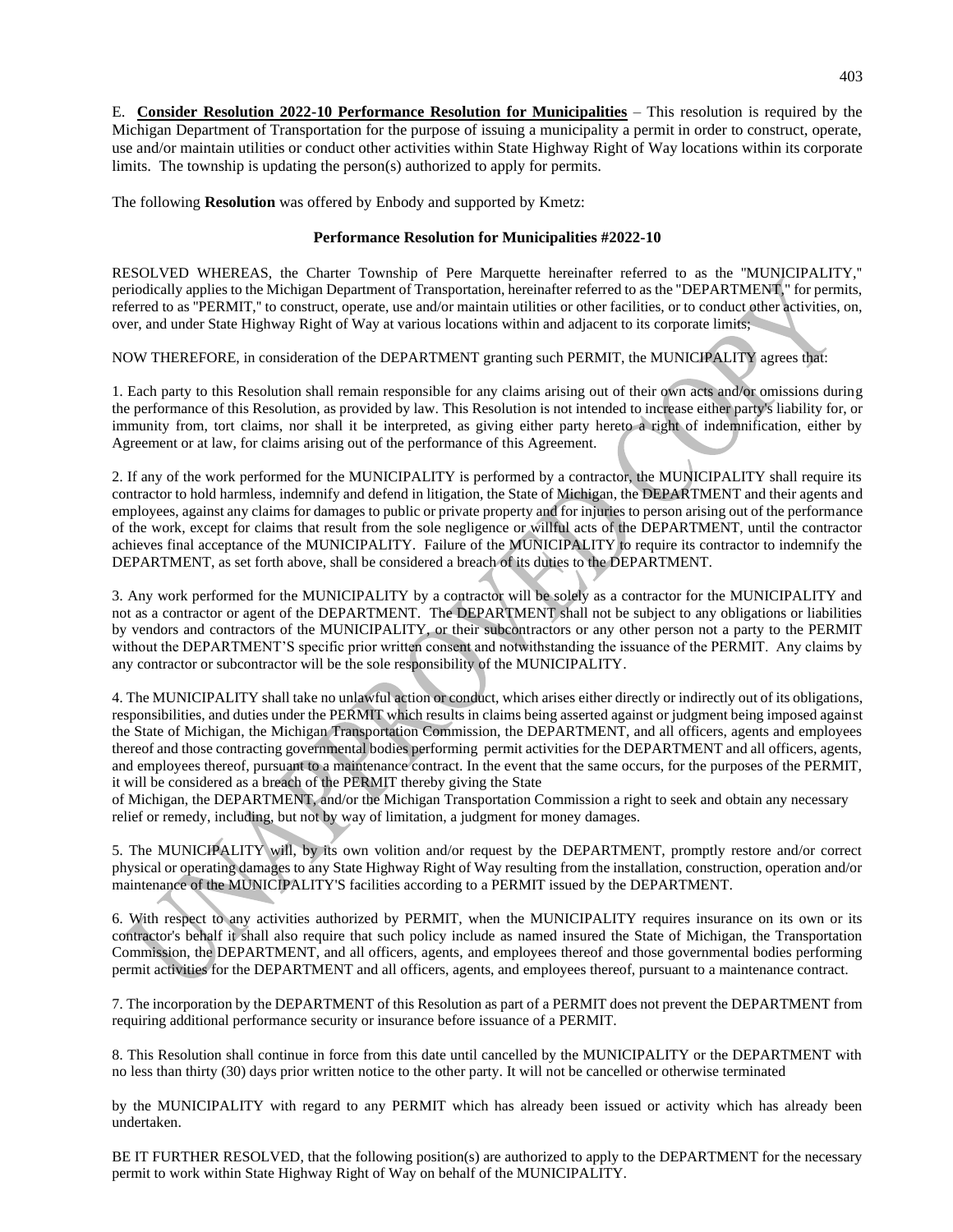404

| Title:                     | Name:             |
|----------------------------|-------------------|
| <b>Township Supervisor</b> | Gerald A. Bleau   |
| Water/Sewer Superintendent | Andrew Larr       |
| DPW/Parks Superintendent   | John Daniel Healy |
| Township Clerk             | Rachelle Enbody   |

Resolution declared adopted.

F. **Consider Purchase of Firefighting Gear** – Board members reviewed the quotes and letter of request from Larry Gaylord, PMFD Fire Chief for the purchase of new helmets and gloves.

**Moved** by Rasmussen, seconded by Soberalski to approve the purchase of twenty helmets from 5 Alarm at a cost of \$5,767.20 and twenty sets of Fire-Dex structure fire-fighting gloves from Apollo Fire at a cost of \$2,192.00 for a total expense of approximately \$7,959.20.

Motion carried.

G. **Consider Campground Host Program Agreement** – At the April 12, 2022 board meeting the board approved the following:

- Two, part-time camp hosts to be available twenty-four hours per week from May 15 to October 15 to serve in a support role to the campground manager, campground attendant(s) and township staff. A seasonal campsite will be provided as compensation. A camp host that works a regularly scheduled shift as a campground attendant in addition to the camp host duties will receive compensation at the campground attendant compensation rate of \$15.00 per hour.

After further review of the camp host position after it was approved in April, it was determined that the host benefit may be non-taxable and therefore not included on a W-2. IRS Publication 15B Employer's Tax Guide to Fringe Benefits allows an employer to exclude the value of lodging (in this case, seasonal camp site) furnished to an employee from the employee's wage if the lodging is on the business premises, is for the convenience of the township, and the employee accepts it as a condition of employment. The Campground Host Program Agreement addresses the change from hourly wages to host benefit and complies with IRS regulations. The program agreement was reviewed and approved by the township attorney and auditor.

**Moved** by K. Bleau seconded by Enbody to rescind all previous board action regarding camp host personnel, to approve the Camp Host Program and Agreement and to authorize the Supervisor to enter into the program agreement(s) with up to two (2) camp hosts per season.

Campground Host Program Agreement

### **Introduction:**

This packet is designed to give you the information necessary to apply for a campground host position. Applications will be accepted all year but must be received at least 10 days in advance of the beginning of the camping season that you wish to serve as host. Please send completed applications to the Pere Marquette Charter Township Supervisor at 1699 S. Pere Marquette Hwy. Ludington, MI 49431.

# **Conditions:**

During the period from May 15th to October 15th, the participant(s) will serve as a "live in" host at the Buttersville Campground. A condition of participation in the Camp Host Program is that, for the convenience of Pere Marquette Charter Township, the participant(s) must provide their own housing unit and reside at Buttersville Campground.

### **Selection:**

Campground Hosts will be selected from applications that have been satisfactorily completed and submitted in a timely manner. Interviews will be conducted by the Pere Marquette Charter Township Supervisor and/or representatives. The number of consecutive years that a host may serve may be limited to allow others an opportunity. These limitations are at the discretion of the Pere Marquette Charter Township Supervisor.

### **Background Check:**

All volunteers must undergo a background check. This is done at the time of selection. This also applies to hosts returning from the previous season.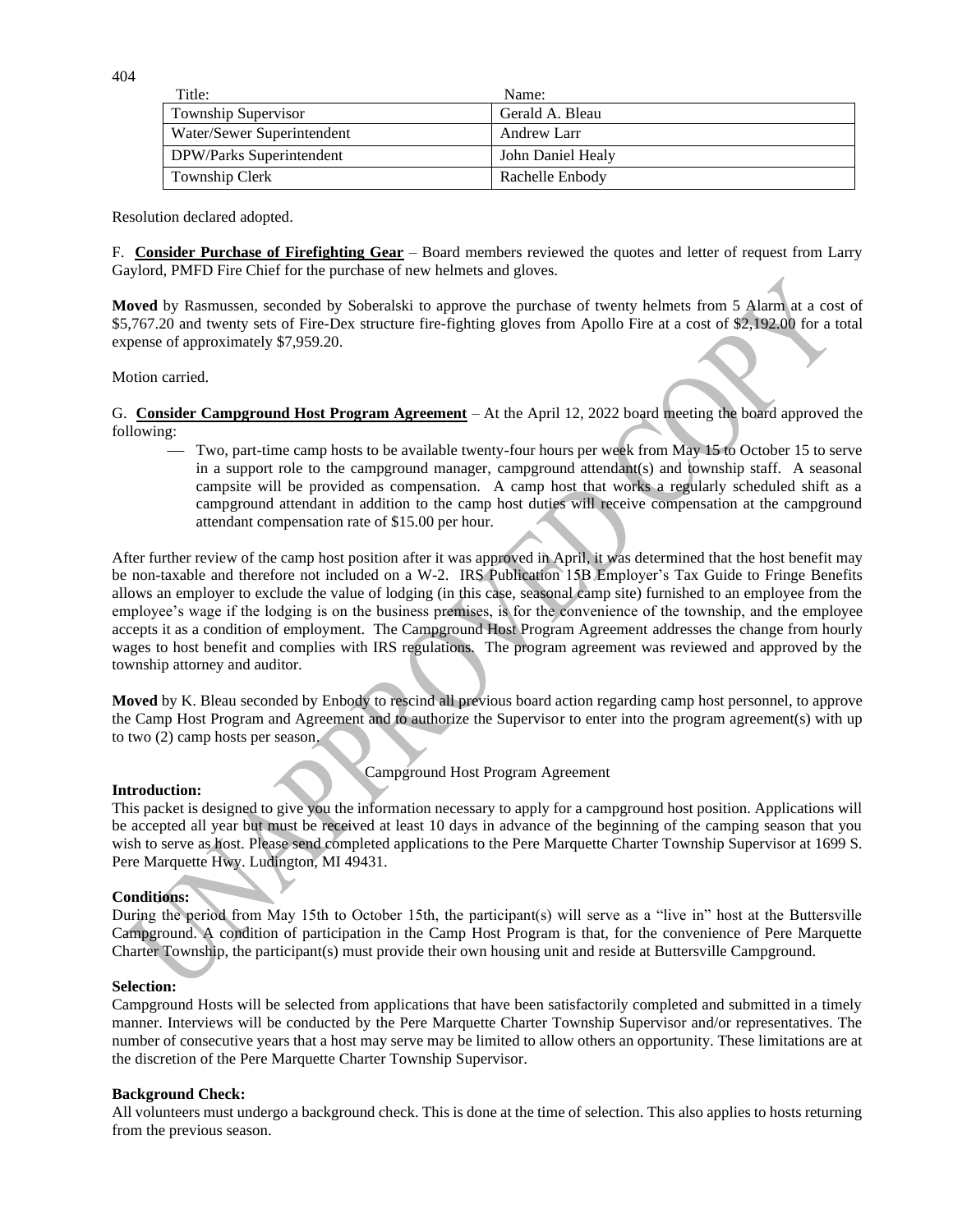### **Rules:**

Campground Hosts shall comply with all rules and policies of the Buttersville Campground and Pere Marquette Charter Township at all times.

# **Training**:

Campground hosts may be required to attend orientation or training sessions at the discretion of the Park/Township Staff.

### **Principal Duties and Responsibilities:**

The primary responsibility is to assist campers by answering questions and explaining campground rules in a cheerful and helpful manner. Campground Host participant(s) should be familiar with Buttersville Campground rules and should become familiar with local points of interest and the location where local services can be found.

Participant(s) will set an example by being model campers, practicing good housekeeping at all times in and around the host site, and by observing all rules.

Campground Host participant(s) generally work independently. Volunteers are accountable to the Park and Township Staff who will provide training and orientation for hosts and assist hosts throughout the season with any questions or problems that may arise.

# **Host Benefit:**

Campground hosts are provided a free campsite in return for services provided. A campground host's camping unit and equipment may remain on site during the entire time of the camping season.

### **When:**

The Campground Host Program runs from May 15th to October 15th. Campground Hosts may be used as needed and at the discretion of the Park and Township Staff. Volunteers are expected to serve at the campground for the period from May 15th - Oct 15th. Consideration may be given to shorten this period if special circumstances occur, such provisions are at the discretion of the Pere Marquette Charter Township Supervisor.

### **Campsite:**

The Park/Township Staff will select the site and facilities to be used by the campground host.

### **Equipment**:

The campground host provides their own camping unit, equipment and personal items. Safety equipment required to perform duties will be provided by Pere Marquette Charter Township. Other equipment needed to perform duties may be provided by and at the discretion of the Park/Township Staff.

### **Work Week:**

Campground hosts are to provide service for four to five days a week to include weekends and holidays. Days off are mutually agreed to by the Park/Township Staff and the host.

### **Hours:**

Campground host on-duty hours will be mutually agreed to by the Park/Township Staff and the host but must be at least 12 hours per week.

# **On Call:**

Campground hosts are "on-call" to assist other campers at all times of the day or night. Campground hosts should attempt to greet campers, introduce themselves and share information about the campground and park.

### **Duties:**

Campground host duties will include light cleanup in the campground (a few hours each day), keeping toilet buildings neat between regular cleanings, assisting and directly visitors to campsites, explaining camping fees, assisting with camping activities, operating equipment, assisting office personnel and providing information.

### **Prohibitions:**

Campground hosts will not collect money nor operate any vehicle owned by the Pere Marquette Charter Township Parks and Recreation Commission/Pere Marquette Township - either on nor off of Park property.

### **No Enforcement Duties:**

Campground hosts will take no law enforcement measures other than being observant and advising campers of minor rule violations. All other rule violations will be reported to the Park/Township Staff.

# **Identification:**

A sign which reads "Campground Host" will identify the host site. An adult member of the host family will be provided with a name tag, shirt or other identifying article which clearly identifies them as the Campground Host.

# **Termination:**

Campground Host volunteers may be terminated and required to vacate the site if job performance is deemed unsatisfactory or for any other reason or no reason at all at the discretion of the Pere Marquette Charter Township Supervisor.

The undersigned has read, understands, and agrees to the entire content of this agreement.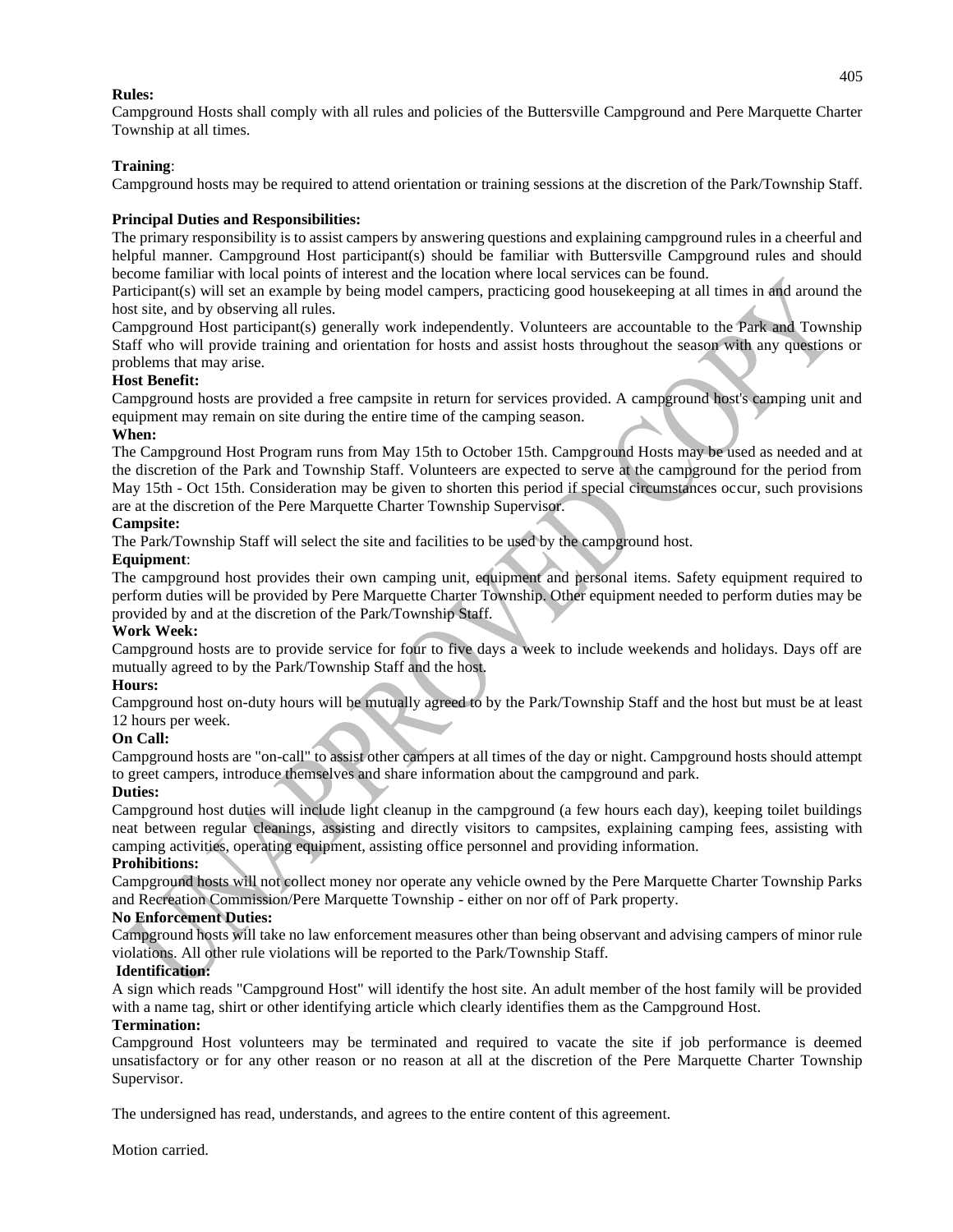H. **Consider Planning Commission Appointment** – Board members reviewed the recommendation from G. Bleau to appoint Steve Winczewski to the Planning Commission.

**Moved** by Kmetz, seconded by Soberalski to appoint Steve Winczewski to the Planning Commission, effective immediately, to fill the vacancy created by the resignation of Jeremy Piper for the term ending December 31, 2023.

Motion carried

I. **Consider Hiring of One Additional Full-Time DPW Employee** "**and fill previously approved positions"** (added) – G. Bleau explained that the Personnel Committee had met earlier in the day to review the recommendations for the previously approved position openings.

**Moved** by Nordlund, seconded by Kmetz, to approve the hiring of the following personnel as recommended by the Personnel Committee:

Full Time Administrative Assistant to the DPW/Parks/Water/Sewer Departments: Lisa Nagel Seasonal Park Maintenance: John Vierheller and Ken Howell Full Time DPW Operator: Nolan Stark Added: Full Time DPW Operator: Russell Fulker

Compensation for the positions was approved at the meeting on April 12, 2022.

G. Bleau disclosed that the added new hire for DPW is the husband of the current deputy treasurer and son of the current contractual building inspector.

Enbody stated she is opposed to the creation of an additional DPW position and furthermore is opposed to nepotism as a hiring practice.

G. Bleau requested a roll call vote.

Roll call vote: Yes: K. Bleau, G. Bleau, Kmetz, and Nordlund. No: Rasmussen, Soberalski, and Enbody. Absent: None.

Motion carried.

J. **First Reading of Proposed Ordinance No. 154** – Temporary Signage Regulations – Board members conducted the first reading of proposed Ordinance No. 154, a zoning ordinance text amendment to update temporary signage regulation in certain districts. The Planning Commission conducted a public hearing on May 3, 2022 and is recommending the ordinance for approval.

Board members discussed clarification of what is considered an "event" when an applicant completes a Temporary Sign Event Permit; if the permit is limited to a parcel, business, property owner, or applicant; and if each temporary "event" is sixty days or if the sixty-day limit is an annual limit. Board members agreed that the first reading could proceed and the items requiring clarification could go back to the Planning Commission for review. The Planning Commission would then have time to amend and/or clarify the portions in question and the board could consider the amendments at the consideration of adoption on June 14th. This allows the ordinance to proceed as scheduled in order to fit the timeline for summer events to achieve their permitting to be in compliance.

**Moved** by Soberalski, seconded by Enbody to accept the first reading of proposed Ordinance No. 154, a zoning ordinance text amendment to update temporary signage regulation in certain districts without change, and to schedule the second reading and consideration of adoption for June 14, 2022.

Motion carried.

K. **Consider IT Services Contract** (added) – Board members previously received and reviewed correspondence of a rate increase for IT Services at a meeting on April  $12<sup>th</sup>$  and requested the contract come before the board for approval. G. Bleau noted that he had contacted a local company to perform the IT services but that company indicated they did not have help desk technician(s) for remote or in-person service. The updated contract rate would be adjusted over the next three years up to the industry standard rate and thereafter would include an annual 3% CPI Index escalator. The township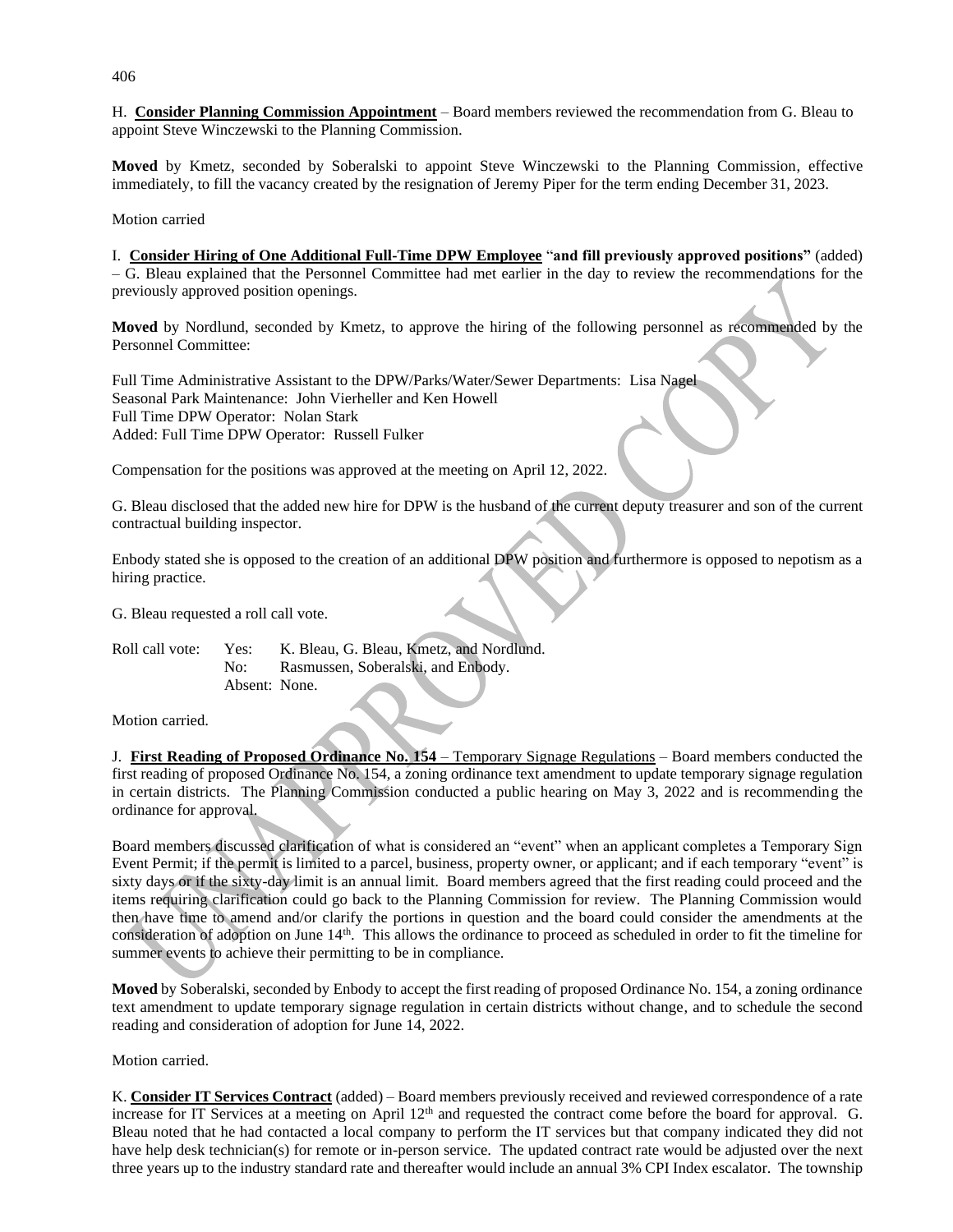has been with the current provider since 2006 with the last rate increase being in 2020. Prior to 2020 there had been no increase between 2006-2019. The updated contract would stagger the contract increase over three years adjusting the price per endpoint/seat per month from \$35 to \$60 in 2022, \$60 to \$69 in 2023, and \$69 to \$80 in 2024. If the number of endpoint/seat(s) remain the same, the estimated annual contract total(s) are \$8,160 in 2021, \$13,680 in 2022, \$15,732 in 2023 and \$18,240 in 2024.

**Moved** by Soberalski, seconded by K. Bleau to approve the proposal from IT Right / VC3 for IT Services for nineteen (19) endpoint service accounts for the estimated amount of \$13,680 in 2022; \$15,732 in 2023; and \$18,240 in 2024 with an annual 3% CPI Index escalator thereafter.

Motion carried.

L. **Consider Campground Administrator Position and Duties** (added) – Board members reviewed a memo from G. Bleau recommending the township treasurer, Karie Bleau be appointed as Campground Administrator with no additional compensation. G. Bleau stated the supervisor is statutorily responsible for the campground but that he does not have the time to assume the duties of the position. There is no compensation for the position.

**Moved** by Soberalski, seconded by Kmetz to create the Campground Administrator Position, approve the following duties and appoint the Township Treasurer as the Campground Administrator.

# **Campground Administrator duties**

Oversee all Operational aspects of Buttersville Campground including but not limited to:

\*Ordering and tracking of supplies including cleaning & office supplies, Office Equipment, all printed materials and staff apparel.

\* Oversee, approve and/or create and order all necessary signage for Buttersville Campground and beach

\* Organize and facilitate all necessary staff trainings and orientation relative to the operations of Buttersville Campground

\* Create and manage all scheduling of staff, services and delivery of supplies

\* Seek and approve advertising opportunities for campground as needed

\*Participate in the hiring process for Campground staff

\*Participate in the development, improvement, and/or expansion of the campground

\*Create, develop and recommend to the Board rules and policies for Campground operations.

\*Create and implement procedures in accordance with the rules and polices adopted by the Board.

\*Recommendations to the Board for campground rates, fees for products, and campsite designations/types.

\*Oversee the Campground Manager relative to Operational functions. In the absence of a Campground Manager, the above duties will be performed by the Campground Administrator or designee.

Motion carried.

COMMITTEE REPORTS: Personnel Committee (G. Bleau) – Information was reported with agenda business items.

Planning Commission (K. Bleau) – Reported the commission approved the zoning ordinance text amendments and a conditional use permit to operate an indoor salvage business. Mission North will attend the next meeting to discuss the Comprehensive Plan review process.

OTHER REPORTS: Fire Department Liaison (Rasmussen) – Reported four firefighters were absent from the FD meeting. There will be an active shooter training on the  $26<sup>th</sup>$ . G. Bleau added that the Fire Authority sent three people to the Train the Trainer Active Shooter Training so that they are able to conduct the local training for the fire department members. Rasmussen reported that the members also received training on PFAS.

LMTA Representative (Enbody) – Reported that the collaborative effort between LMTA and Amber Township to provide ridership along the US-10 corridor experienced 381 passenger trips between 4/1 and 4/26. The Rides to Wellness program is close to getting underway and is a partnership of several agencies to provide transportation to medical visits with a grant application being submitted to assist with funding of the program. The LMTA also approved ADA policy required by the American Disability Act.

Western Mason County Fire District Authority (G. Bleau) – Reported reviewing potential bylaw changes and also received a proposal from the fire chiefs to refurbish and restock equipment over fifteen years.

Department reports were included in board packets.